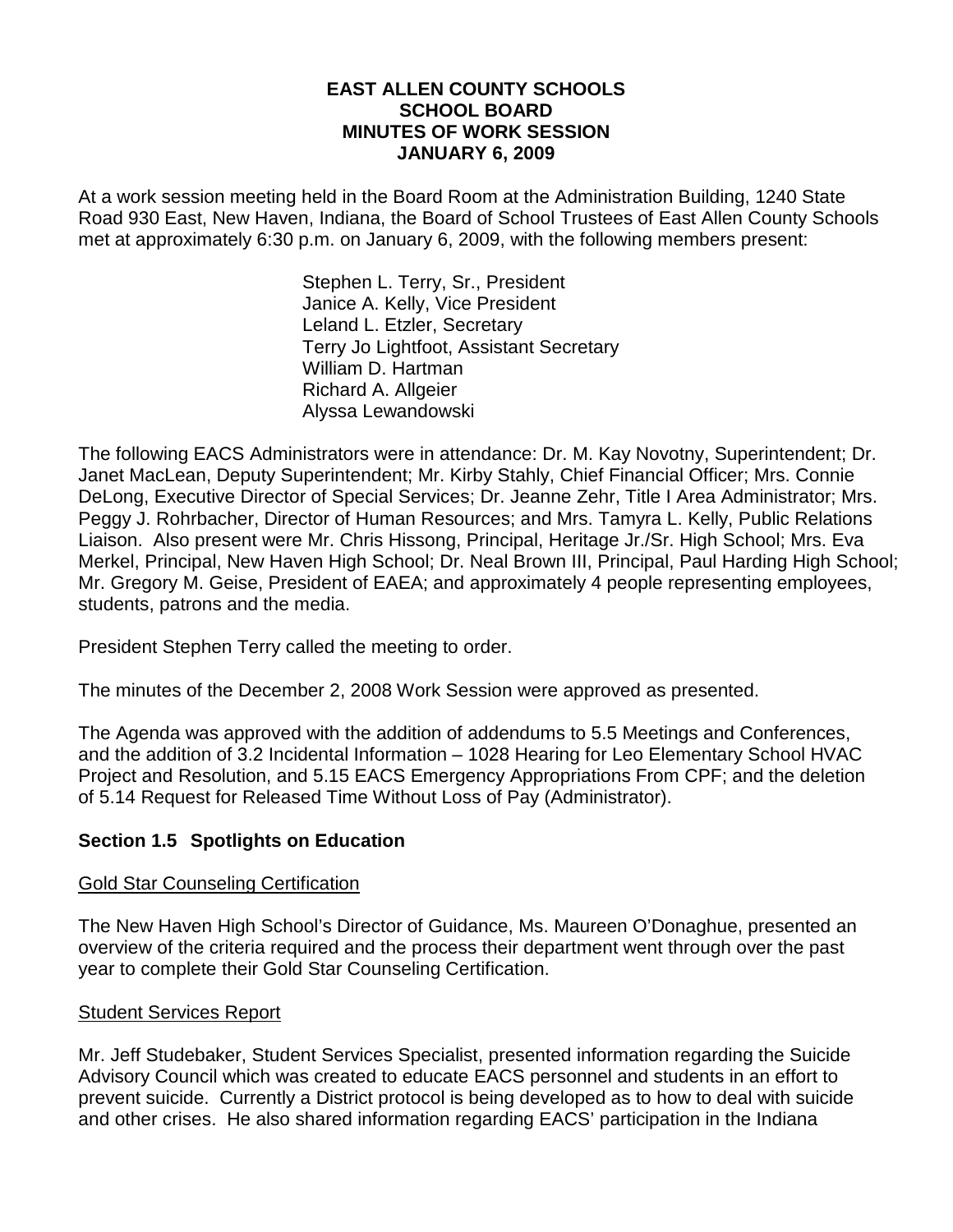Prevention Resource Center's Drug and Alcohol Student Use Survey in the spring of 2009. This will be administered in conjunction with the Allen County Drug and Alcohol Consortium/NAND.

## **Section 2.0 Discussion Items**

### 2.1 Review of Annual Reports

Review/open discussion occurred regarding the annual Special Services Report requested by the Board. Mrs. Connie DeLong, Executive Director of Special Services, was on hand to answer the Board's questions.

### 2.2 Meet and Confer - Revised Administrative Policy 4215.5 – Paraprofessionals (Sections 6 and 8)

Brief discussion occurred. Formal action occurred later in the meeting (Consent Item 5.8).

## 2.3 Meet and Confer Area of Disagreement - Secretaries Non-Economic Proposal #1 and Management Counterproposal

Brief discussion occurred. Formal action occurred later in the meeting (Action Item 4.1).

### 2.4 Appointment of Board Member to EACS Education Foundation Board

The EACS Education Foundation has one representative from the Board of School Trustees sit on their Board. It is recommended that Mr. Leland Etzler be named the next Board representative. He would replace Mr. Rick Allgeier who is stepping down.

#### 2.5 Administrative Contracts (One Year vs. Two Year)

Brief discussion occurred. President Terry asked that a proposed revised Policy and a proposed Resolution be drafted for presentation and further discussion at the January  $20<sup>th</sup>$ Board meeting.

#### 2.6 Open Discussion of Issues of Interest to the Board

Vice President Kelly asked that the recently approved Board compact be signed and implemented at the next Board meeting.

Due to the ice storm before Christmas, several of our buildings suffered residual damages. Dr. Novotny publically acknowledged and thanked Mr. Kirby Stahly and EACS' Director of Facilities - Mr. Doug Roemer, as well as the entire maintenance staff who worked tirelessly, even on Christmas Eve and Christmas Day, to clean up, restore and minimize the damages.

Mr. Allgeier asked that the start time of Board meetings be moved to 7:30 p.m.

### **Section 3.0 Information Items**

3.2 Incidental Information

The following information was given to the Board: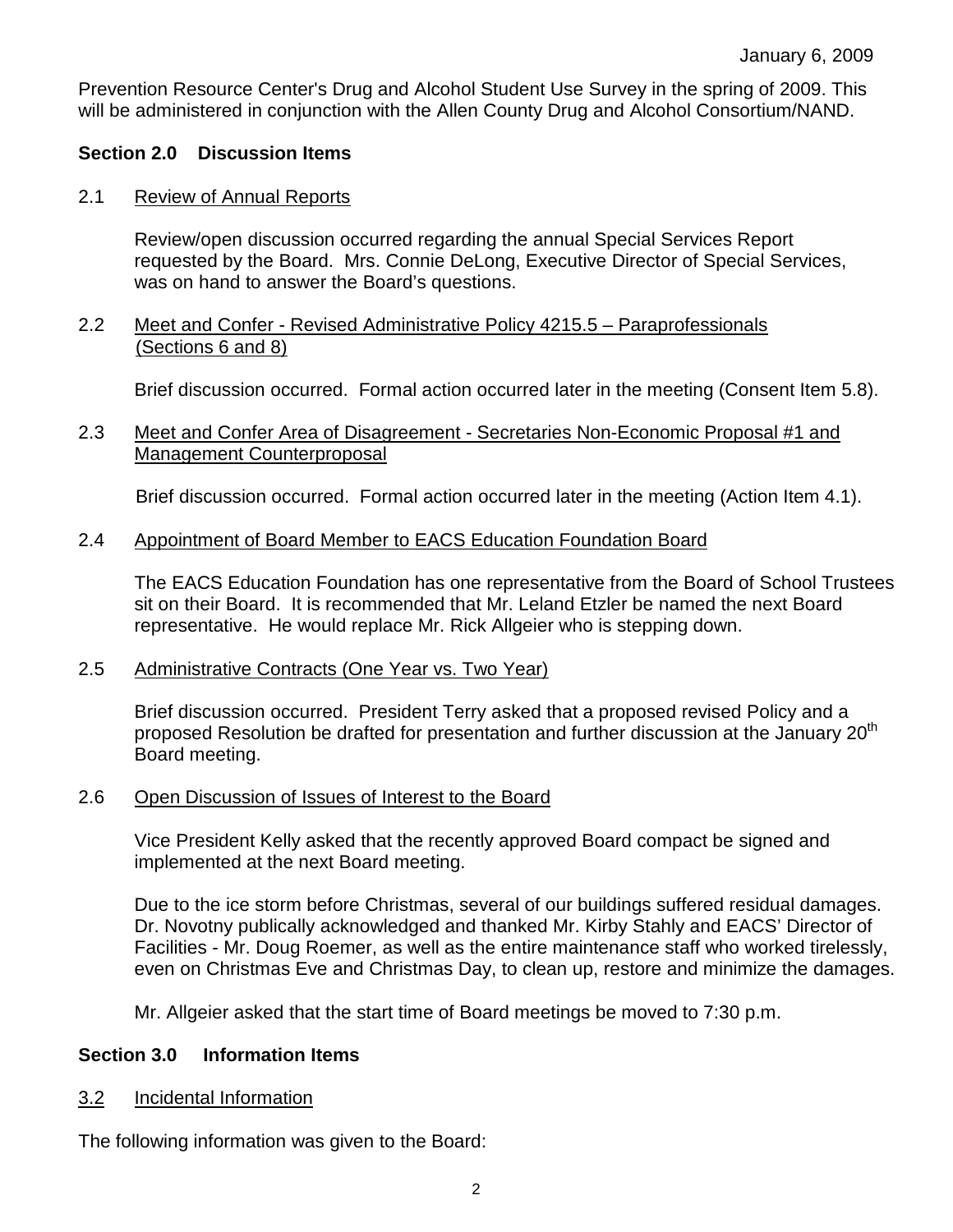- Fourth Quarter 2008 Allocation/Grant Awards for EACS
- Eliminating Reduced Priced Breakfast (ERP) Program Update
- Promulgation of revised Administrative Policies (Insurance Section only):
	- -2170.11 Insurance (see Exhibit A, incorporated herein).
	- -4211 Operational Support Personnel (see Exhibit B, incorporated herein).
	- -4211.5 Technical Support Personnel (see Exhibit C, incorporated herein).
	- -4212 Food Service Managers (see Exhibit D, incorporated herein).
	- -4213.5 Educational Interpreters/Language Translators (see Exhibit E, incorporated herein).
	- -4215 Secretaries (see Exhibit F, incorporated herein).
	- -4215.5 Paraprofessionals (see Exhibit G, incorporated herein).
	- -4216 Nurses (see Exhibit H, incorporated herein).

The following was given to the Board as information. Formal action is recommended for the January 20<sup>th</sup> Board meeting.

- EACS and National Urban Alliance for Effective Education, Inc. Agreement (VIEL)
- EACS and National Urban Alliance for Effective Education, Inc. Agreement (SOEL)
- EACS and Dr. Maria Arguelles Contracted Services Agreement
- EACS and Heinemann (Rauline Morris) Contracted Services Agreement
- Revised Administrative Policy 4121 Substitute Personnel
- Recommendation for Textbook Management Software and Hardware
- 1028 Hearing for Leo Elementary School HVAC Project and Resolution

Also included in your Board packet are the Monthly Financial Status Report from Mr. Kirby Stahly, the Financial Report and the Food Service Activity Report.

# **Section 4.0 Action Items**

4.1 Meet and Confer Area of Disagreement - Secretaries Non-Economic Proposal #1 and Management Counterproposal (Section 20) (see Exhibit I, incorporated herein).

Mr. Allgeier moved to approve the Management Counterproposal to the Secretaries noneconomic Proposal #1. Secretary Etzler seconded the motion and it was approved 6-1, with Ms. Lewandowski opposed.

4.2 Appointment of Board Member to EACS Education Foundation Board

Vice President Kelly moved to approve the appointment of Mr. Leland Etzler as the Board representative on the EACS Education Foundation Board. Mr. Allgeier seconded the motion and it was unanimously approved.

# **Section 5.0 Consent Items**

Vice President Kelly moved to approve the consent items with addendums as presented. Mr. Hartman seconded the motion and it passed unanimously. The following consent items were approved: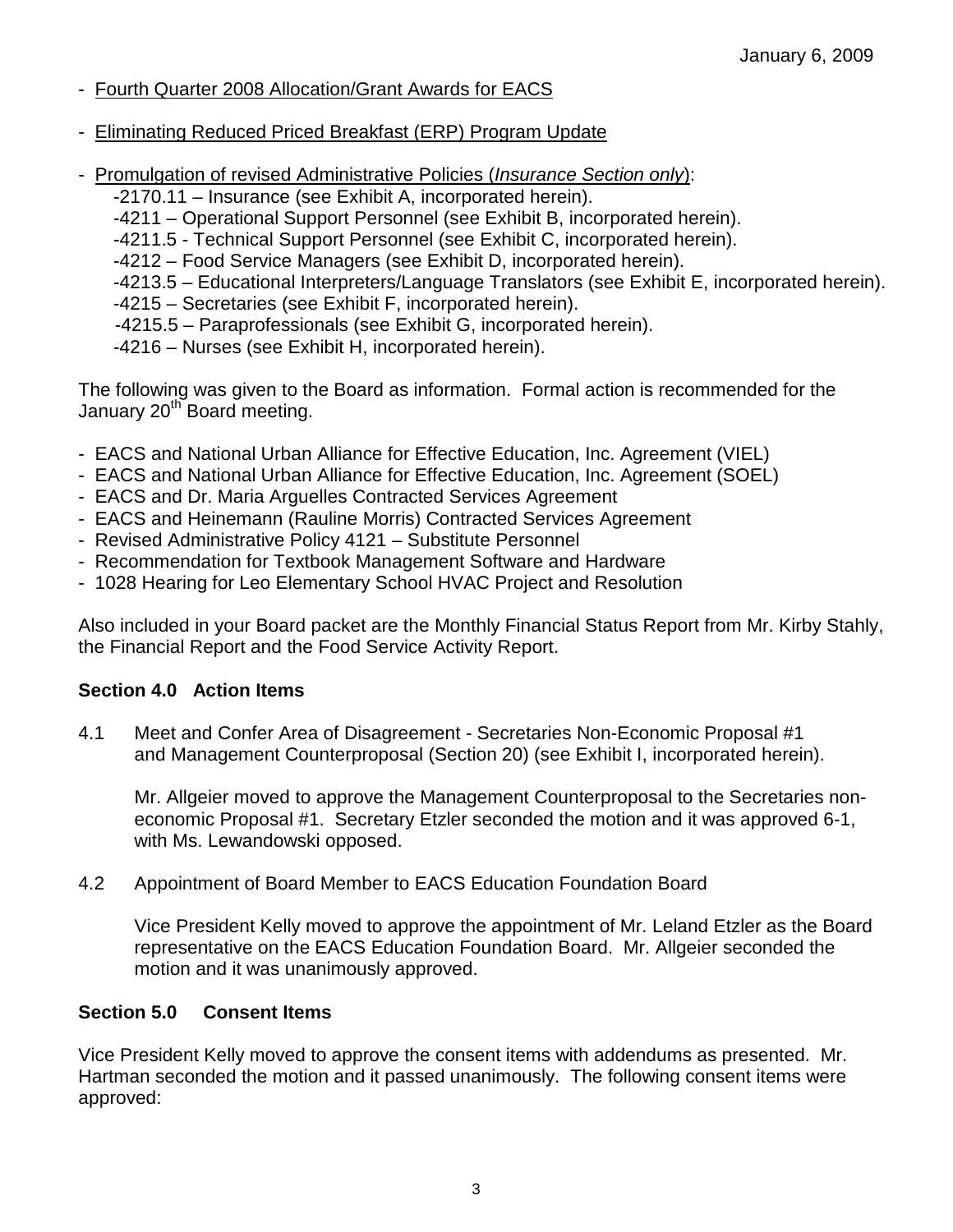- 5.1 Approval of payroll claims for the payroll period ending November 6, 2008 in the amount of \$2,120,394.39; and for the payroll period ending November 21, 2008 in the amount of \$2,013,750.61.
- 5.2 Approval of vendor claims: 249199-249515, 248515-248527; manual checks 5436-5458, 17577-17581; and electronic transfers, 003205, 110508, 111208, 111908, 112108, 112208, 113008, 000874-000896, totaling \$3,492,497.21 from December 16, 2008. Approval of vendor claims: 249554-249729, totaling \$976,003.79 for January 6, 2008.
- 5.3 Approval to Paul Harding High School to accept a donation in the amount of \$200.00 from Mr. and Mrs. Albert Gooden, to purchase basketball practice uniforms.

Approval to the Title I Department to accept a gift certificate in the amount of \$100.00 from Wal-Mart Southtown Centre, to be used for the November 18<sup>th</sup> Parents as Partners Conference.

Approval to Southwick Elementary School to accept a donation in the amount of \$1,000.00, from Payless ShoeSource Foundation through their Business-School Partnership program.

Approval to the Title I Department to accept a gift certificate in the amount of \$30.00 from Kroger, to be used for the November  $18<sup>th</sup>$  Parents as Partners Conference.

Approval to New Haven Middle School to accept a donation in the amount of \$800.00 from Mr. Shawn Shearer, for their athletic program.

Approval to Highland Terrace Elementary School to accept a donation in the amount of \$150.00, from American Electric Power (AEP) through their AEP Connects Volunteer Grants Program.

Approval to Village Elementary School to accept a gift of assorted Halloween decorations, with an approximate retail value of \$200.00, from Wal-mart Southtown Centre.

Approval to the Title I Department to accept a gift of 600 copies of "The Pact" book from WFWA PBS39.

5.4 Acceptance of resignation of Ms. Rosemary Kinney, food service employee at Highland Terrace Elementary School, effective December 12, 2008.

Acceptance of resignation of Mr. Ron Gremaux, Athletic Director at Heritage Jr./Sr. High School, from his administrative position, effective July 31, 2009. Approval of requested reassignment as a teacher beginning with the 2009-2010 school year.

 Acceptance of retirement and termination of employment of Mr. Robert Rohrbacher, Executive Director of Student Services, effective at the end of his 2008-09 contract.

- 5.5 Approval of Meetings and Conferences (see Exhibit J, incorporated herein).
- 5.6 Approval of EACS & Educational Services Company (ESC) Agreement (see Exhibit K, incorporated herein).